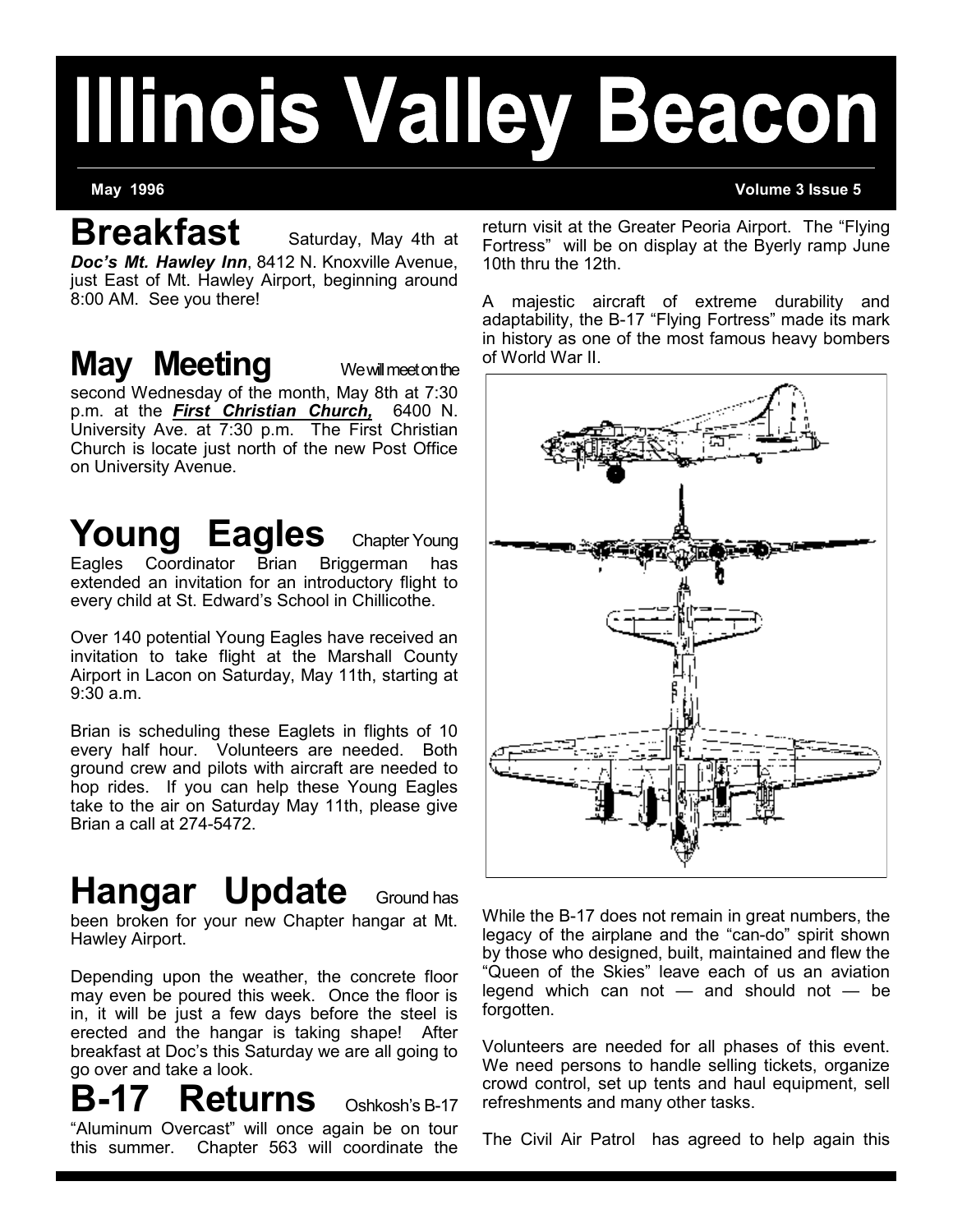year with crowd control. If you can help in making the at 685-8547.

### **Videos & Books** The Oshkosh

Chapter video and book sale was a great success. In fact, after our first order came in, there was enough additional interest that Treasurer Al Phipps was able to put together a second order.

However, we now have an orphaned video tape. Al says he remembers a phone call inquiring about a tape on aerial photography entitled "Aviation Photography Made Easy". The call came before a callers name down.

Now we have the tape, but don't know who was the interested Chapter member. If aerial photography is for you, please phone Al at 693-2943.

# **A Pilot's Ramp Rights**

Within the last month one of our Chapter members, Joe Fox, has experienced a ramp check. When the FAA comes calling, the following article might help you.

Ramp checks are one way the FAA enforces safety. Conducted at random, they can increase a pilot's stress factor (especially if the pilot is a student). But this need not be the case if pilots clearly understand their rights and have a pre-established course of action should such a situation arise.

First, failure to adhere to two FAR's can set a ramp check on the wrong heading.

FAR 61.3(h), Inspection of Certificate, states: "Each person who holds a pilot certificate, flight instructor certificate, medical certificate, authorization or license required by this part shall present it for inspection upon request of the Administrator, an authorized representative of the National Transportation Safety Board, or any federal, state, or local law enforcement officer."

FAR 61.51(d), states: "a pilot must present his logbook (or other records required by this section) for inspection upon reasonable request by the Administrator, an authorized representative of the National Transportation Safety Board, or any federal, state, or local law enforcement officer."

visit of the B-17 a success, please call Morrie Caudill If pilots always have their pilot and medical certificates on their persons when they fly, they will generally not have a problem, unless their medical has expired. Pilots need not have their logbooks with them when they fly, unless they are students on a solo crosscountry (or recreational pilot flying in circumstances listed in FAR 65.51 (d) (3).

> In other words, pilots holding private certificates or better need not present their logbooks on the spot. Students and recreational pilots should have their log in the situations described in FAR 61.51, and they should have the proper flight instructor endorsements.

second order was definite and he forgot to write the a convenient place, and instructor's might consider With the above in mind, keep the following checklist in giving it to their students.

#### **RAMP RIGHTS**

1. **ATTITUDE:** Don't panic. Be polite and cooperate. Belligerence has never helped anyone.

2. **AUTHORITY OF REQUESTER:** Ask the inspector to present his or her FAA identification for your inspection, and copy the information on it. Inspectors don't wear a uniform, so their ID is the only way you can verify their authority to conduct the ramp check.

3. **WITNESSES:** If at all possible, have one or two witnesses present to listen and to observe the ramp check, in case there is some future dispute about what actually occurred during it.

4. **INQUIRE:** Unless the information is volunteered, ask why the ramp check is being conducted and what the inspector will be doing during it.

5. **NO WARRANT NECESSARY:** Keep in mind that an inspector does not have to have a warrant to conduct a ramp check, but he or she must observe that you are the pilot of the aircraft. There is no "**Miranda Warning".** These proceedings are civil in nature.

6. **DON'T VOLUNTEER INFORMATION:** If questioned, cooperate with the basics; give your name, acknowledge that you are the pilot, and show the required documents the inspector is authorized to request. You need do no more, and babbling on has turned many a ramp check around for the worse.

7. **AIRCRAFT INSPECTION NOT INCLUDED:** The inspector does not have the right to touch or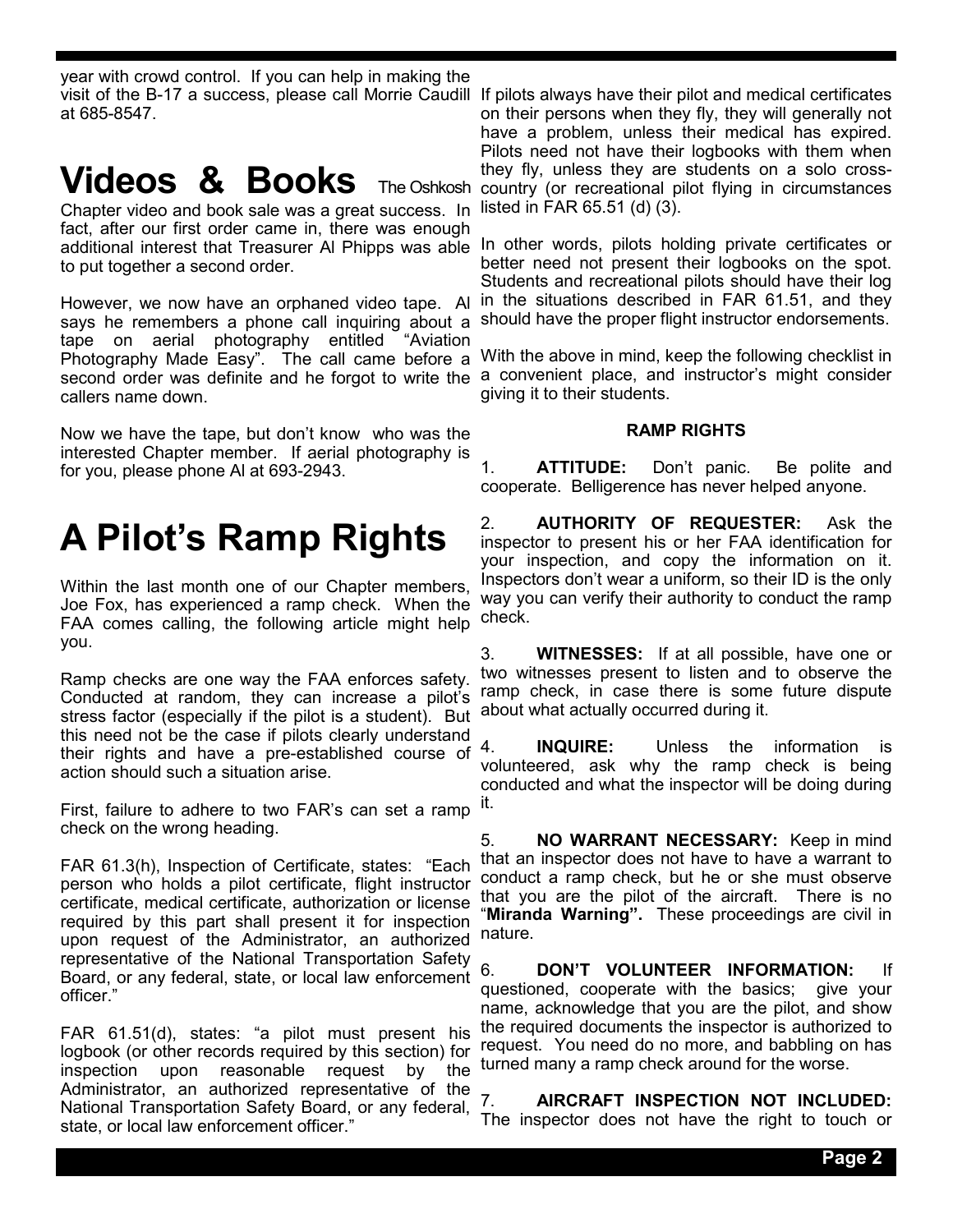board you aircraft. If he or she is about to do so, courteously ask him/her to refrain.

harassed, treated discourteously, or discriminated and onto the cam. against, keep your cool and remain courteous and witnesses should immediately and independently particles. document what happened. Then seek legal advice to inappropriate burden.

it. You need not give up your certificate.

10. **CONTINUED AIRCRAFT OPERATION:** cause no problems. Finally, do not allow the inspector to ground you or your aircraft based on a ramp check. Take the An engine goes through constant dimensional change inspector's advice into consideration, but the final from startup to shutdown and cylinders change (cool) decision is yours.

That's it. These are your **"RAMP RIGHTS".** All pilot minimum and maximum fits from cold to hot and there should be aware of their responsibilities and is a lot of wear taking place, depending on how obligations, as well as their rights. Every airman accurate the clearances were during assembly. should be aware of the limits to a ramp check as part of safe aircraft operation. *Reprinted from "Flight Paths" July*  The chart below is the history of my C-150. The oil *7, 1995, at the suggestion of Chapter member Dave Cook.*

# **Civil Air Patrol** There will be a

State-wide Civil Air Patrol meeting on Sunday, May 12th at the Greater Peoria Airport, starting at 8:00 After another 175 hrs. (bottom of the chart), A.M. Chapter member Fred Genge is an active CAP everything is back to normal except for Iron, Nickel, member. He has suggested that it would be helpful if and Copper. I believe the readings would have been some of us were able to attend that day. Contact a lot lower had we disassembled the cylinders instead Fred if you can assist with the CAP program.

# **OIL ANALYSIS by M. Caudill**

If someone were to suggest that you spend another \$13.50 every time you change your oil, just to find out It is obvious that oil analysis is sensitive to changes in how dirty it is, you would tell them very quickly where the engine and this experience to date gives me to go and how high to jump. Oil changes are confidence that it is a good tool to monitor the health expensive, especially if you use a multi-grade oil. But of your engine. that is exactly what an oil analysis will tell you except that the dirt is broken down into nine metals plus I also know from experience that oil analysis will not Silicon, which is dirt (sand).

The nine metals are Fe (iron), Cr (chromium), Pb filter or screen will show the problem. It's a good idea (lead), Sn (tin), Mg (magnesium), Cu (copper), Ni to use all the tools available to you when your life is (nickel), Al (aluminum), and Si (silicon) which is really on the line!a metal of which the oxide Si02 is Silica, which is sand. The size of these particles is very small.

8. **NO RETALIATION:** If you feel your being oil pump and then through the crankshaft bearings cooperative. After the ramp check, you and your clearance is many times thicker than these metal These small pieces of metal pass through your oil filter (smaller than 10 microns), they flow through the The particles are so small that The oil film in the bearing.

protest the inspector's actions. The inspector must be But remember, the particles are generated by metal to reasonable and you should be caused no undue or metal contact at some point in the engine run. Not all 9. **NO LOSS OF CERTIFICATE CUSTODY:** lobes are likely to go metal to metal at some time in Inspectors have no right to confiscate or retain you the cycle and that is when the metal particles are pilot certificate. They only have the right to "inspect" generated. If the clearance is correct (temperatures areas have that oil film all the time. Highly loaded gears, valve guides, compression rings, and cam of all the components is normal) and there is no corrosion, the particles will be in the micron range and

> before the hotter internal parts causing interference fits. When an engine breaks in, it is establishing

> changes are 25 hrs. apart. The first 100 hrs. are low, good numbers. Then I had to ream the exhaust valve guides due to a sticking valve. The iron and chrome doubled. Copper tripled. Nickel and Aluminum increased. Magnesium and Silicon took a large jump.

> of reaming the valve guides in place. The valve guides (copper) and the valve stems (iron and nickel) are still breaking in (wearing) a little more than they were 250 hrs. ago.

detect catastrophic failure of a corroded cam. This type of failure is too fast (large particles) and only your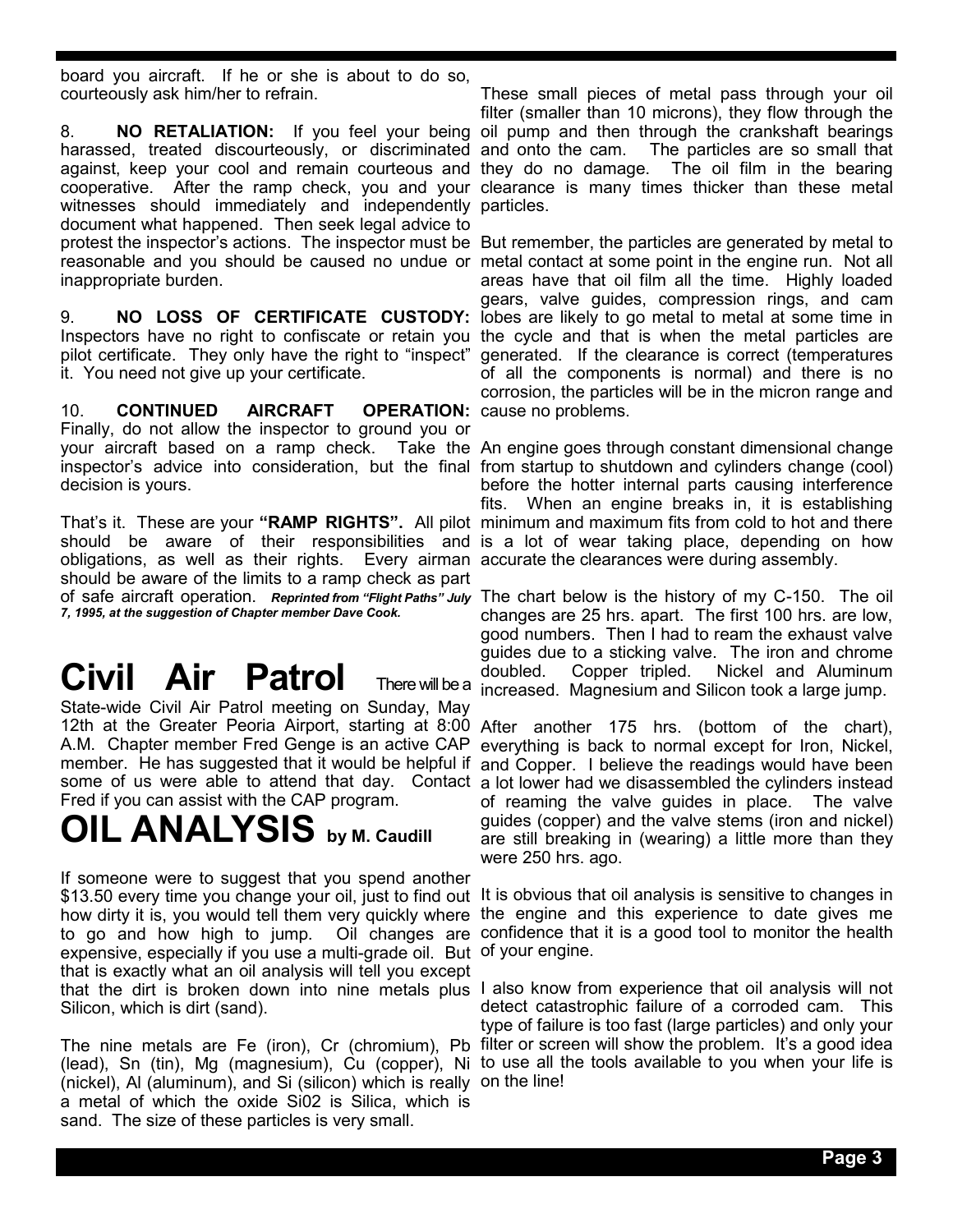# **AIRWORTHINESS ALERTS** *submitted by Al Lurie*

|                                                 | Fe Cr  | Рb   | Sn | Mg  | Si | Cu   | Ni  | AI. |
|-------------------------------------------------|--------|------|----|-----|----|------|-----|-----|
| 2                                               | 1.3    | 3.93 | ı  | 0.4 | 5  | 3.5  | 0.3 | -3  |
| 6                                               | 1.2    | 7.51 | 4  | 0.7 | 7  | 3.9  | 0.7 | 2   |
| 6                                               | 0.8    | 6.68 | 1  | 0.6 | 4  | 3.1  | 0.3 | 2   |
| S.                                              | 0.8    | 7.51 | 3  | 0.2 | 2  | 3.3  | 0.9 | 1   |
| At this point the exh. valve guides were reamed |        |      |    |     |    |      |     |     |
| 11                                              | 1.6    | 6.74 | 1  | 5.0 | 10 | 11.6 | 0.5 | 5   |
|                                                 | 102.4  | 5.84 | 1  | 0.8 | 3  | 12.3 | 1.8 | 3   |
| 11                                              | 1.0    | 4.74 | 0  | 1.0 | 3  | 13.0 | 1.0 | 3   |
|                                                 | 9 1.0  | 5.62 | 0  | 1.8 | 4  | 12.0 | 0.9 | 3   |
|                                                 | 10 0.4 | 2.21 | 0  | 1.6 | 4  | 10.9 | 0.8 | 2   |
| 11                                              | 0.7    | 3.74 | 4  | 1.7 | 5  | 10.4 | 1.1 | 5   |
| 10.                                             | 0.7    | 3.85 | 1  | 3.2 | 5  | 8.5  | 1.0 | 3   |

#### **Aeronca Model 7AC Champ Engine Air Intake**

The pilot reported engine power dropped to 700 RPM during cruise flight. Engine Power did not respond to throttle lever movements, and the condition resulted in an off-airport landing.

An inspection revealed the engine air intake "butterfly plate" had separated from the shaft and was blocking engine air intake. The "butterfly plate" was attached to the shaft by spot welds which had broken. The submitter recommended checking the attachment of the "butterfly plate" to the shaft for security at every opportunity. Part total time - 3,556 hours.

### **Defective Seatbelt/Shoulder harness Buckles On Amateur-Built Aircraft**

The following article was submitted by the FAA's Manufacturing Inspection District Office (ANE-MIDO-44) locate at New Cumberland, Pennsylvania. Only minor editorial changes have been made.

"During an airworthiness certification inspection

of a completed Challenger II aircraft kit, it was discovered that the seatbelt assemblies supplied by the kit manufacturer, Quad City Aircraft Corporation, were defective. The buckle may inadvertently open on impact, thereby negating the safety value of these assemblies.

The source of these belts is not known; however, they are of the metal-to-metal type, having a plastic front overlay with a push-button release, not unlike the type of belts installed in many automobiles, including those manufactured by General Motors and Ford Motor Company.

The method used by the writer in testing these belts is to engage the buckle, then pull the belt assembly tight to simulate a load. By striking the aft face of the buckle assembly with the knuckles (recommend using a wooden hammer handle), a defective buckle will become disengaged.

We recommend testing all belts and harnesses which have buckles of this design. They should be replaced prior to further flight if this test causes buckle disengagement.

There was a televised new release on this problem approximately 1 year ago, as it impacted the automotive arena; however, we have been unable to obtain any automotive service bulletin, letter, or recall notice pertaining to this problem.

This office has notified all DAR personnel in this area to be especially watchful for this type of belt assembly, and to test these assemblies for this defect."

### **Cessna Model 152 Aerobat Elevator Control System**

During a 100-hour inspection, the elevator torque tube was found cracked.

The right torque tube (P/N 0434155-2) was cracked adjacent to a weld which attached the mounting plate to the tube. (Refer to the illustrations,) This aircraft was used primarily for flight training; however, the maintenance records did not indicate any unusual occurrences or history of damage in this area. It would be wise to thoroughly check this area during scheduled inspections. Part total time -- 6,765 hours.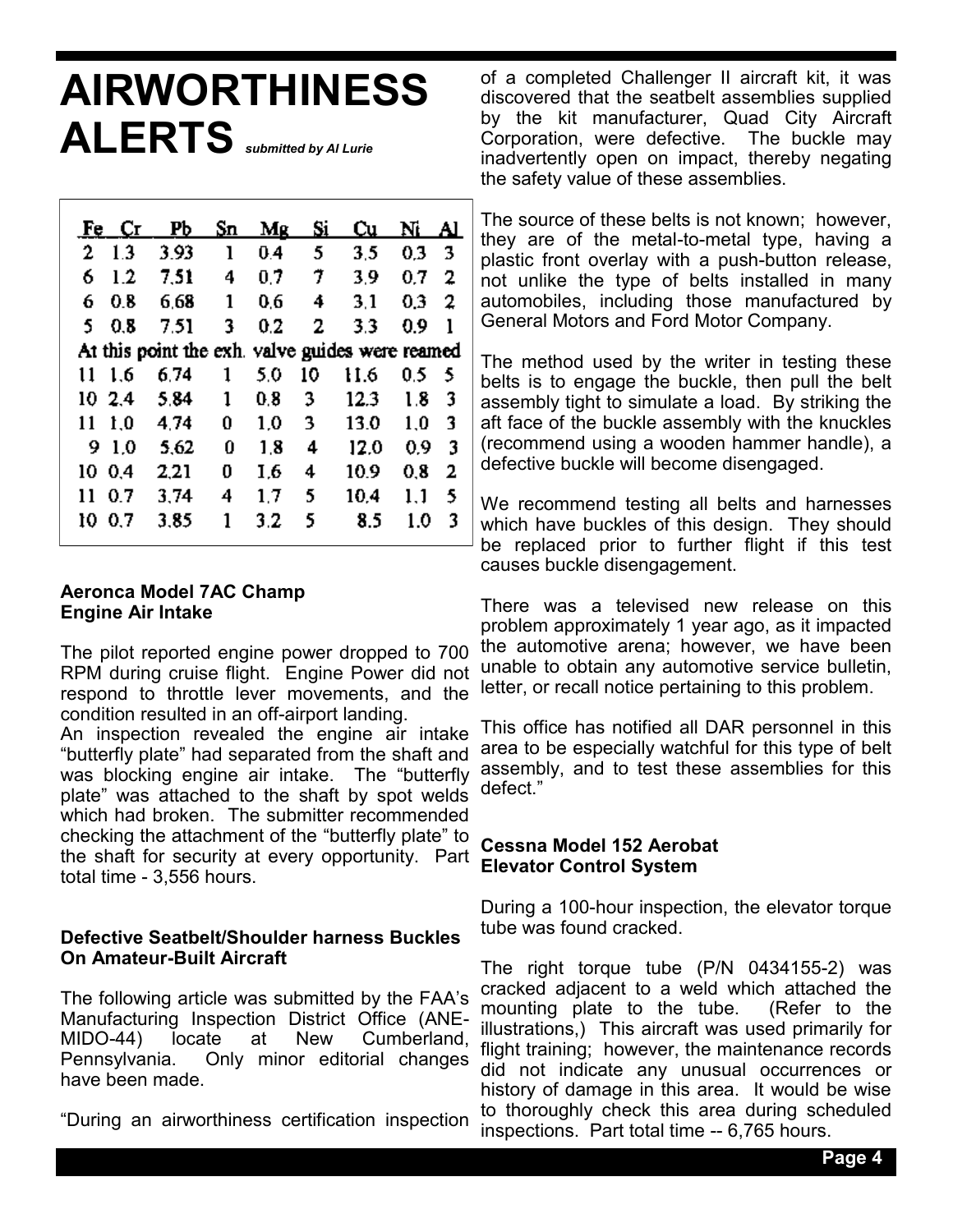### **Textron Lycoming Model 0-235 Push Rod Failure**

During a 100-hour inspection, the Number 4 cylinder valve clearance was excessive and required more than usual adjustment. The engine had been operating satisfactorily, and **May 12th — GREATER PEORIA AIRPORT** there was no indication of a problem in the maintenance records.

When the intake valve push rod was removed, the tube was found "rolled" which effectively shortened the push rod length. (Refer to the following illustration.) The insert on the valve end of the push rod was loose, and the submitter speculated this caused the insert to "pound"



against the tube, thereby rolling the metal downward. When the valves require "more would be wise to check information about this event. for this type defect.

### **Calendar**

#### May 3rd thru 5th **BRAINERD, MINNESOTA**

Minnesota Seaplane Pilots Assoc. Annual Fly-In. Contact: 612/477-4538.

### **May 4th — ST. LOUIS, MISSOURI**

Aircraft builders seminar sponsored by Wicks Aircraft and EAA Chapter 32 at Spirit of St. Louis Airport. **May 19th — LINCOLN, ILLINOIS** Contact James Cone, 314/928-8703.

### **MAY 5th — McNABB, ILLINOIS**

FLY-IN/DRIVE-IN Breakfast, Sponsored by EAA **May 19th — MT. MORRIS, ILLINOIS** Chapter 948, the first Sunday of the month, from 7- 11 A.M. at Hartenbauer's Airport on McNabb Road, EAA Chapter 682 Fly-In Breakfast. Contact: 815/732 rain or shine. Contact: 815/882-2371.

#### **May 5th — ROCKFORD, ILLINOIS**

EAA Chapter 22 Annual Fly-In, Drive-In Breakfast. Courtesy Aircraft, Greater Rockford Airport. 7:00 a.m. to noon. Contact: Wally Hunt, 815/332-4708.



usual" adjustment, it A.M. Fred Genge will be providing us with more Statewide Civil Air Patrol meeting, starting at 8:00

#### **May 18th — DECATUR, ILLINOIS**

EAA Chapter 274 Pancake Breakfast/Young Eagles Flights. Rain date 5/19. Contact: 217/935-2552.

#### **May 18th — CARBONDALE, ILLINOIS**

EAA Chapter 277 Fly-In Breakfast. Contact: 618/549 -4064.

#### **May 18th — DAYTON, OHIO**

EAA Chapter 325 EAA Day at the Air Force Museum. Contact: 216/382-0781.

Logan County Open House Fly-In/Drive-In Breakfast, 8:00 am - 2:00 PM, at the Logan County Airport.

-7268.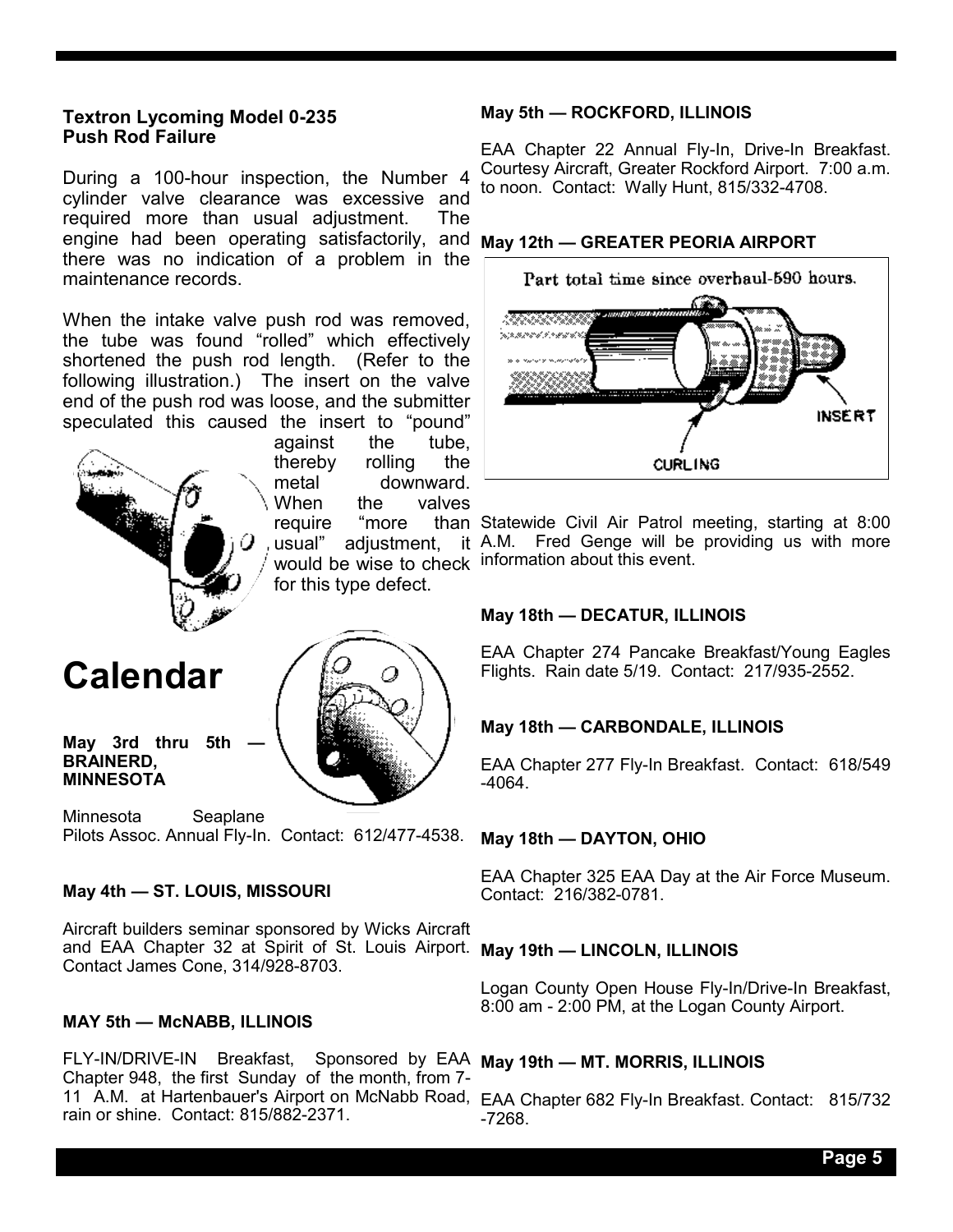#### **May 19th — ROMEOVILLE, ILLINOIS**

EAA Chapter 15 Annual Pancake Breakfast at Lewis University Airport, 7:00 a.m. to noon. Contact: Peter J. Sotich, 312/735-1353. (after 6:00 p.m.)

#### **May 19th — CANTON, ILLINOIS**

Thirty-Fifth Annual Fly-In Breakfast. 309/245-4777.

#### **May 19th — OGLE COUNTY, ILLINOIS**

Ogle County Pilots Assn. and EAA Chapter 682 Fly-In EAA Chapter 241 Fly-In Breakfast at DeKalb-Taylor Breakfast at the Ogle County Airport (Barnette Field). Contact: Glen Orr at 815/732-7268.

#### **May 26th — PORTAGE, WISCONSIN**

EAA Chapter 371 Fly-In Pancake Breakfast at 15th Annual Light Aircraft Construction Workshop. Portage Municipal Airport. Contact: 608/742-7726.

#### **May 31st thru June 1st — GALESBURG, ILLINOIS**

27th Annual IlliNines Air Derby, starting at the Breakfast Buffet. Contact: 309/245-4777. Galesburg Airport. Contact: Rosemary Emhoff at 309/691-0375.

#### **May 31st thru June 1st — BARTLESVILLE, OK**

Biplane Expo '96, 10th Annual National Biplane Convention and Exposition at Frank Philipps Field. Contact: 918/622-8400.

#### **June 1st — BLOOMINGTON, ILLINOIS**

New Runway Dedication Fly-In Breakfast at **June 9th — ROCK FALLS, ILLINOIS** Bloomington-Normal Airport. Contact: Norm Wingler at 309/663-7632.

#### **June 1st and 2nd — RANTOUL, ILLINOIS**

Rantoul Air Festival '96, at the Rantoul Airport. Contact: Ray Boudreaux at 217/893-9955.

#### **June 2nd — McNABB, ILLINOIS**

FLY-IN/DRIVE-IN Breakfast, Sponsored by EAA Chapter 948, the first Sunday of the month, from 7 -11 A.M. at Hartenbauer's Airport on McNabb Road, rain or shine. Contact: 815/882-2371.

#### **June 2nd — BURLINGTON, WISCONSIN**

18th Annual IAC Chapter 8 Fly-In. Contact: 414/282 -3250.

#### Contact: June 2nd - OLNEY, ILLINOIS

Fly-In/Drive-In Breakfast. Contact: 618/723-2594.

#### **June 2nd — DEKALB, ILLINOIS**

Municipal Airport, from 7:0 a.m. to noon. Contact: 815/758-8434.

#### **June 3rd thru 29th — OTTUMWA, IOWA**

1-800/726-2585, ext 183.

#### **June 8th — CANTON, ILLINOIS**

#### **June 8th — DECATUR, ILLINOIS**

EAA Chapter 274 Young Eagles Flight Day. Contact: John Scharff, 217/935-2552.

#### **June 8th and 9th — WATERLOO, IOWA**

My Waterloo Days Airshow '96. 319/234-7745.

EAA Chapter 410 Fly-In/Drive In Breakfast. Contact: William Havener, 815/626-0910.

#### **June 9th — DECATUR, ILLINOIS**

Decatur Aero Club Fly-In/Drive-In Pancake Breakfast at Hangar 104. Contact: Mark Bleavins at 217/428- 1928.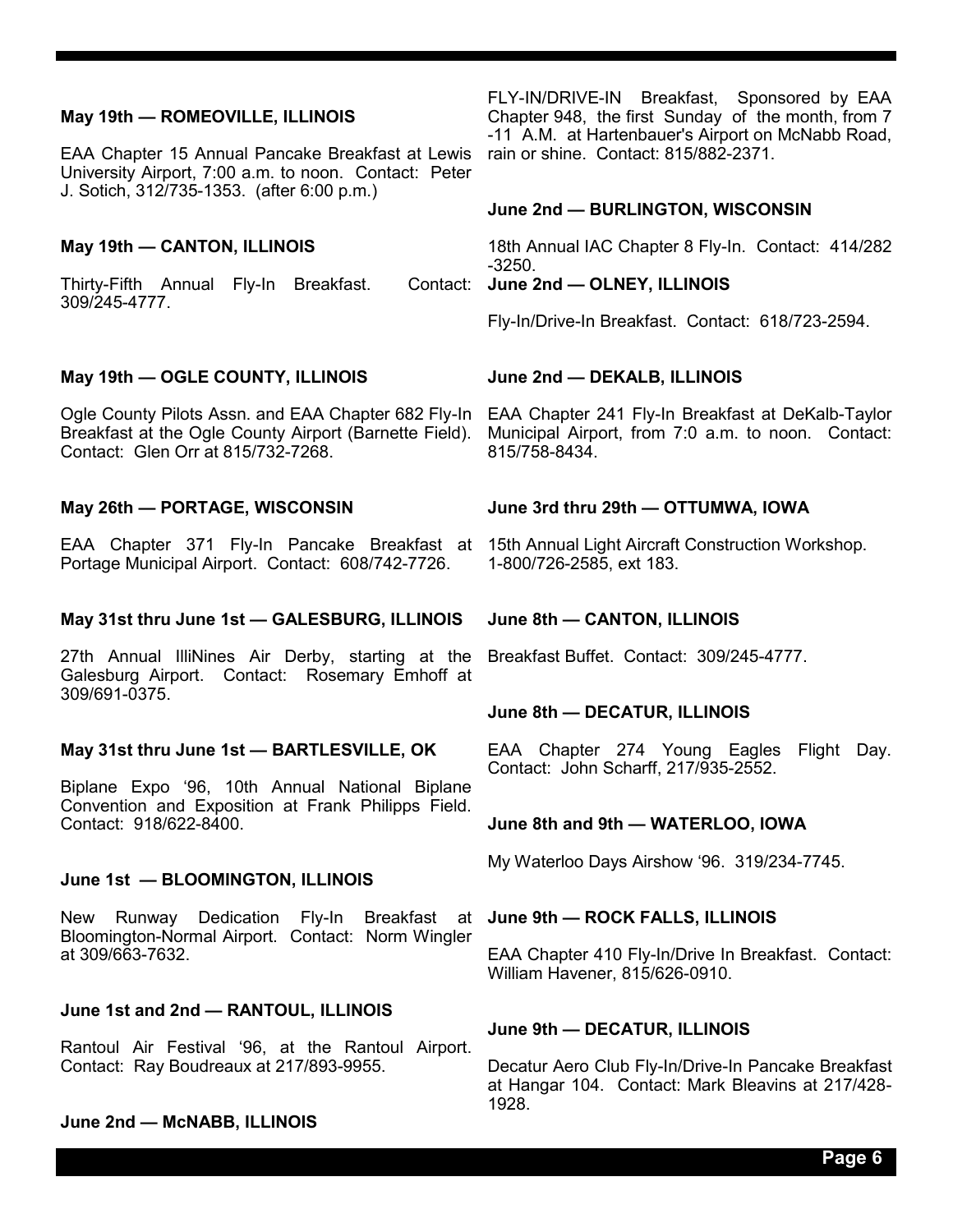#### **June 9th — AURORA, ILLINOIS**

Municipal Airport. Contact: 708/466-4193.

#### **June 9th — LANSING, ILLINOIS**

EAA Chapter 260 Pancake Breakfast, Young Eagles **July 4th — MT. MORRIS, ILLINOIS** Rally — Lansing Municipal Airport, 7:00 am - 1:00 PM. Contact: 708/331-4276.

#### **June 13th thru 16th — ST. LOUIS, MISSOURI**

American WACO Club Fly-In at Creve Coeur Airport. Contact: 314/434-4856.

#### **June 16th — LACROSSE, WISCONSIN**

Father's Day Fly-In/Drive-In Breakfast sponsored by the LaCrosse Area Flyers Club. Contact: Steve Ogle County Pilots Assn. and EAA Chapter 682 Fly-Schnitz at 608/781-5271.

#### **June 21st thru 23rd — DAVENPORT, IOWA**

Quad City Air Show. Contact: 319/285-7469.

#### **June 21st thru 23rd — OKC, OKLAHOMA**

Gathering of Canard — Type aircraft at Clarence Page Municipal Airport. Contact Pete Peterson, 405/946-5003.

#### **June 21st thru 23rd — GARDNER, KANSAS**

WW-I Fly-In sponsored by the Great War Aeroplanes FAX 360/435-6480. Assoc. Contact: Marvin Story at 913/788-5435.

#### **June 27th thru 30th — MT. VERNON, OHIO**

37TH Annual National Waco Reunion Fly-In. County Memorial Airport Contact: 513/868-0084.

#### **June 29th and 30th — AURORA, ILLINOIS**

EAA Chapter 579 Fly-In/Open House — Aurora Alexander SportAir Center Aircraft Building Workshop. Registration starts at \$149; contact Alexander SportAir Workshops, 1-800/831-2949.

EAA Chapter 682 Fly-In/Drive-In Breakfast. Contact: 815/732-7268.

#### **July 4th — MONMOUTH, ILLINOIS**

Annual Fly-In/Drive-In Breakfast. Contact: 309/734- 7662.

#### **July 4th — OGLE COUNTY, ILLINOIS**

In Breakfast at the Ogle County Airport (Barnette Field). Contact: Glen Orr at 815/732-7268.

#### **July 7th — McNABB, ILLINOIS**

FLY-IN/DRIVE-IN Breakfast, Sponsored by EAA Chapter 948, the first Sunday of the month, from 7- 11 A.M. at Hartenbauer's Airport on McNabb Road, rain or shine. Contact: 815/882-2371.

#### **July 10th thru 14th — ARLINGTON, WASHINGTON**

Northwest Regional EAA Fly-In at Arlington Airport. Contact: Jay Tolbert, President, 360/435-5857 or

#### **July 12th thru 14th — MATTOON, ILLINOIS**

Sixth Annual WINGS Weekend '96 at the Coles

in Mattoon. Contact: Dale Rust of the Illinois Division of Aeronautics at 217/524-5269.

**July 12th thru 14th BURLINGTON, WISCONSIN**